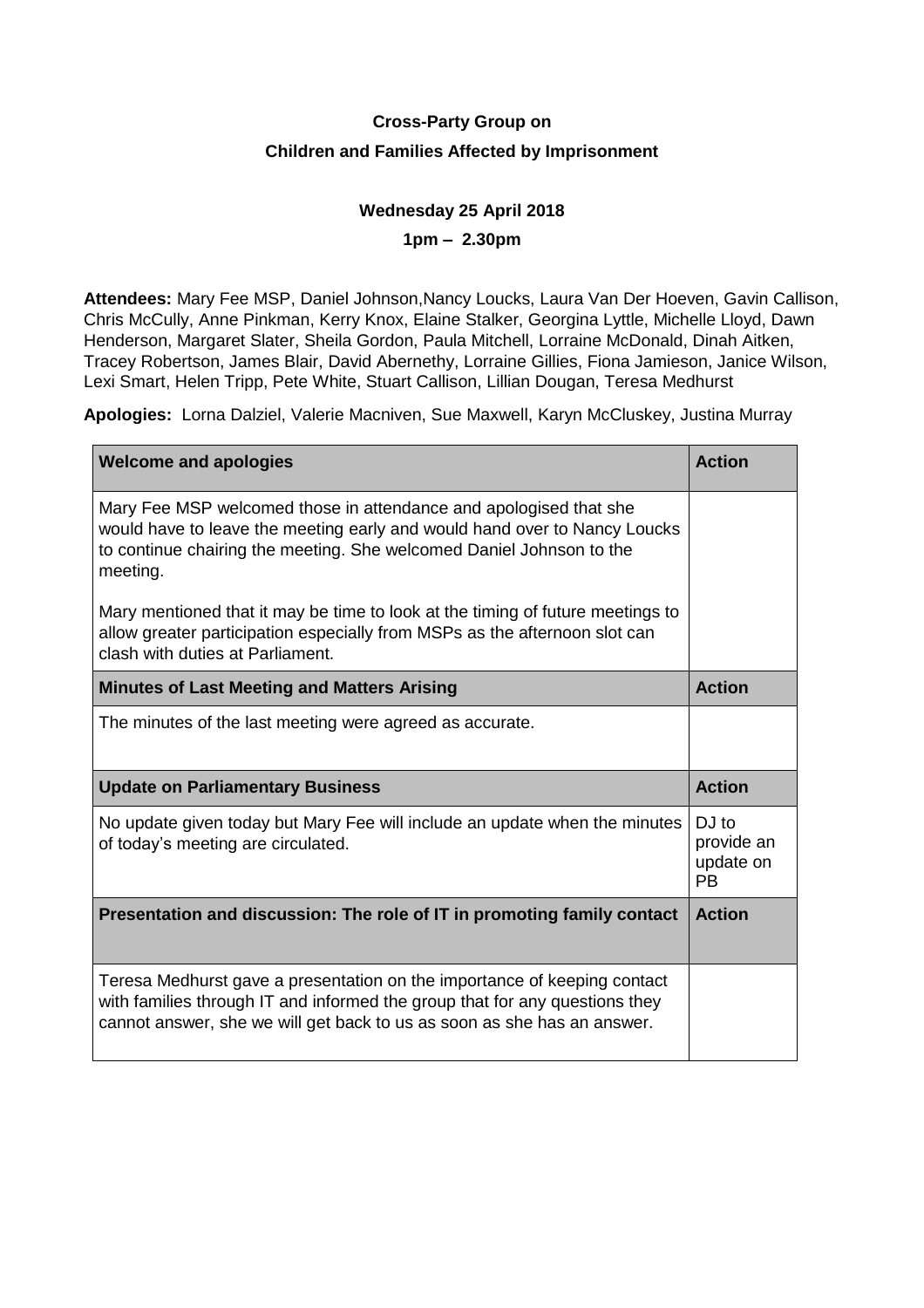## **To put in context the journey that the SPS are on at the moment is**

- An organisational review was launched in 2013 and that set out the vision on how we want prison officers to manage and relate to individuals in custody
- Good progress is being made with the development of more professional qualifications for our staff and we are making progress and improvements on our policies and practice
- One example was the launch last year of our Family Strategy developed in partnership with Families Outside and other organisations
- Some systems and processes have not been progressed as quickly as expected and our in house IT capabilities and capacities is one area that we are particularly concerned about. This has focused us on what we can deliver and the limitations of what we can deliver in house in relation to the use of technology to improve the experience of prisoners and families
- This has led us to working with Scottish Government Digital Strategy Team to review our systems to help us develop our own SPS Digital **Strategy**
- The report is still being finalised and the decisions will have to be made by our Executive Management Group
- There is no shortage of innovative ideas on we can capitalise and use technology and the advance in technology however there are limitations due to capacity and capability and there is a lot of work to be done going forward
- While IT has got the potential to provide solutions to some of these challenges we have to be realistic about what can be delivered taking into consideration capacity and the challenge around budgets
- Due to these challenges some of desirable outcome may have to be put on hold rather than being prioritised at the moment

## **There is also the political aspect of using technology to be considered**

- In March CEO SPS Colin McConnell very positively expressed the desire of SPS to explore questions around improved connectivity in prisons
- Although this was generally positively received by some the committee there was also discussion about the reality of this having had this discussion in the past.
- Previous discussions have included suggestions by CM of in cell telephones however this resulted in press interest that was quite problematic
- Issues are not just around capability, delivery and affordability but also whether there is the support to take develop these ideas and it will be important to get the groups views and perspectives on this

## **What has SPS been able to achieve so far:**

• Progress has been fairly limited, but we do now have virtual family visits in Barlinnie, Perth, Polmont, and Grampian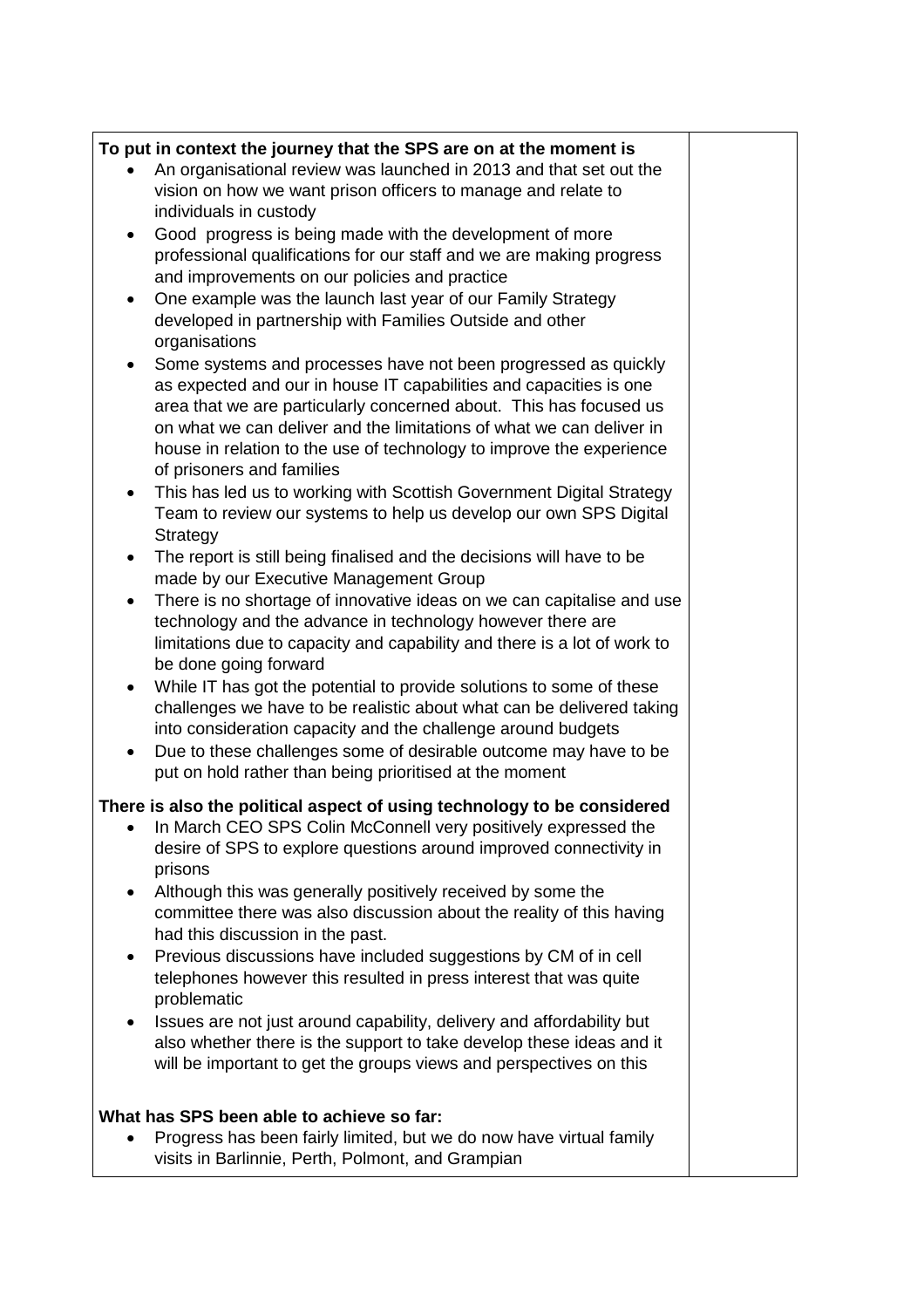- The Video Conferencing facilities are in either bespoke or part of existing facilities and some partners such as Apex in Aberdeen are providing a local service. However the majority of uptake on this has been in Polmont and Grampian
- We have also had to concentrate on the Justice Agenda and connectivity with other justice partners. This has led to Virtual Conferencing centres which allows agents to contact prisoners to discuss any issues they may have. via the download of an application to a variety of mobile devices, phone, tablet or PC belonging to legal advisors
- The software application used is CISCO and has been developed in conjunction with Scottish Legal Aid.
- A recent snapshot of the uptake of this method versus conventional fact to face contact is only 7% revealing that although there is the capability and connectively using technology take up is initially quite slow
- There is also court video conferencing again using the CISCO system and the take up this is about 30% of cases being legally heard, again not used to it capacity.
- We also have the Integrated Case Management service focusing on long term prisoners which allows community based social workers to be to participate in case management meeting using video links

## **Challenges**

- There have been some issues using these systems both technical issues and the reliability of equipment. There are also issues around how these services are offered and advertised so should be understood that there are a number of limitations around providing this service
- **Email a Prisoner** still exists but there are only 10 establishments that have the facility to reply to received mails although others are trying to provide that facility. Despite working with partners to try to find solutions to these issues unfortunately it can be problematic finding an fit all IT solution due to the diversity of IT systems already in place

## **New Learning and Skills Contract/Ehealth**

- There has been some new development in this area, an Intranet system has been introduced within an establishments providing access to standardised education products along with assistance and support.
- There has also been the opportunity of using and EHealth package in some establishments however the uptake was not as high as expected

So while there is an appetite to improve services and support through technology there will always be complex challenges to face as we take this new strategy forward.

## **New proposals**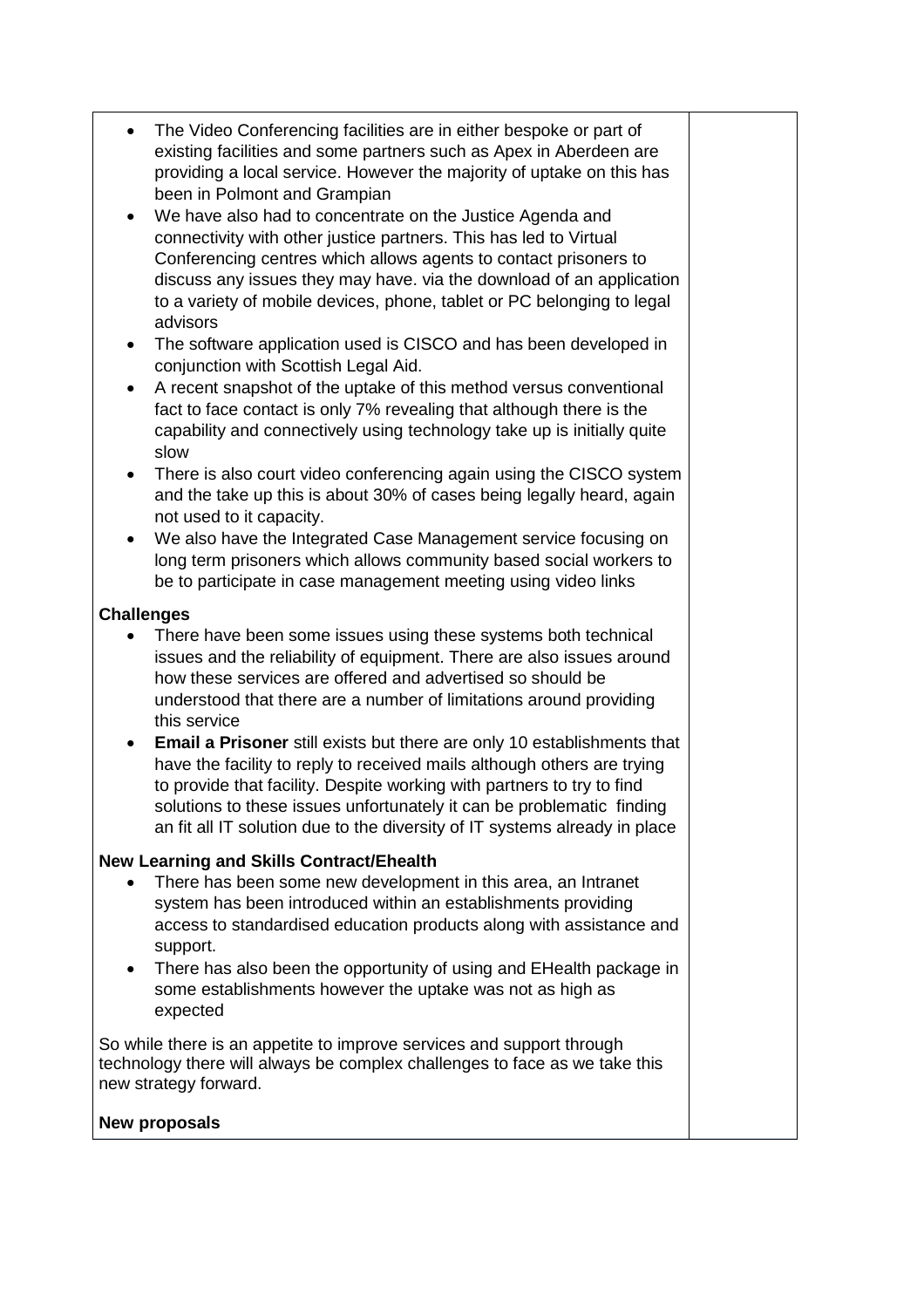- One of the new proposals on our wish list which could be considered as a demonstration project is the electronic transfer of money into accounts which would be beneficial for both families and staff
- Another pilot which is under discussion is locked down tablets which would allow online communications between those is custody with families, but again no decision has been made on this proposal
- We have also been trying to improve connectivity to more rural areas, this would alleviate some issues that support organisations have in being able to visit those in custody within a reasonable time scale. Depending on logistics this type of system could support virtual family visits but again this will have to be investigated as to the viability of having this system in place

So in conclusion we have a developing Digital Strategy which has not been signed off yet nor have we prioritised any part of the strategy as such. To do this we need to be aware of costing and try to use existing resources. We have to ensure that we have appropriate controls and safeguards in place to avoid any type of exploitation and that we do not fall foul of the law.

#### **Visitors' Centres**

They have been working well with some still establishing their services and are just about on every site although the accessibility of them differs from establishment to establishment. We are looking at internal solutions to allow for better connectivity to the prisons from visitors' centres.

Under the new Family Strategy every establishment has a plan they have to submit as part of their business improvement plan. Through their local family strategy groups they work with multi-disciplinary and multi-agencies allowing us to share innovative practice and ideas.

There are obviously still some complex issues both logistical and technological which will have to be overcome but Teresa would welcome any views or perspectives you have that may feed into supporting some of the pilots we would like to run not only in the Digital Strategy but also the broader work the SPS requires support in.

## **Questions:**

Laura Van Der Hoeven (Families Outside) raised concerns that if virtual visits were introduced to visitor centres then these could replace face to face visits. As is the case in some American prisons they have ended contact visits and replaced them with virtual visits as they are considered advantageous due to security reasons and also advantageous to the technology companies who can provide the technology, this being a cost that is passed onto the visitors.

Teresa said she has been informed that SPS has been approached by some companies who have this technology but it would come as a cost to the families and not the SPS. MT horrified and states categorically this SPS no intentions of replacing face to face visits with virtual visits. This type of visit in intended to enhance the visitors experience and not replace it.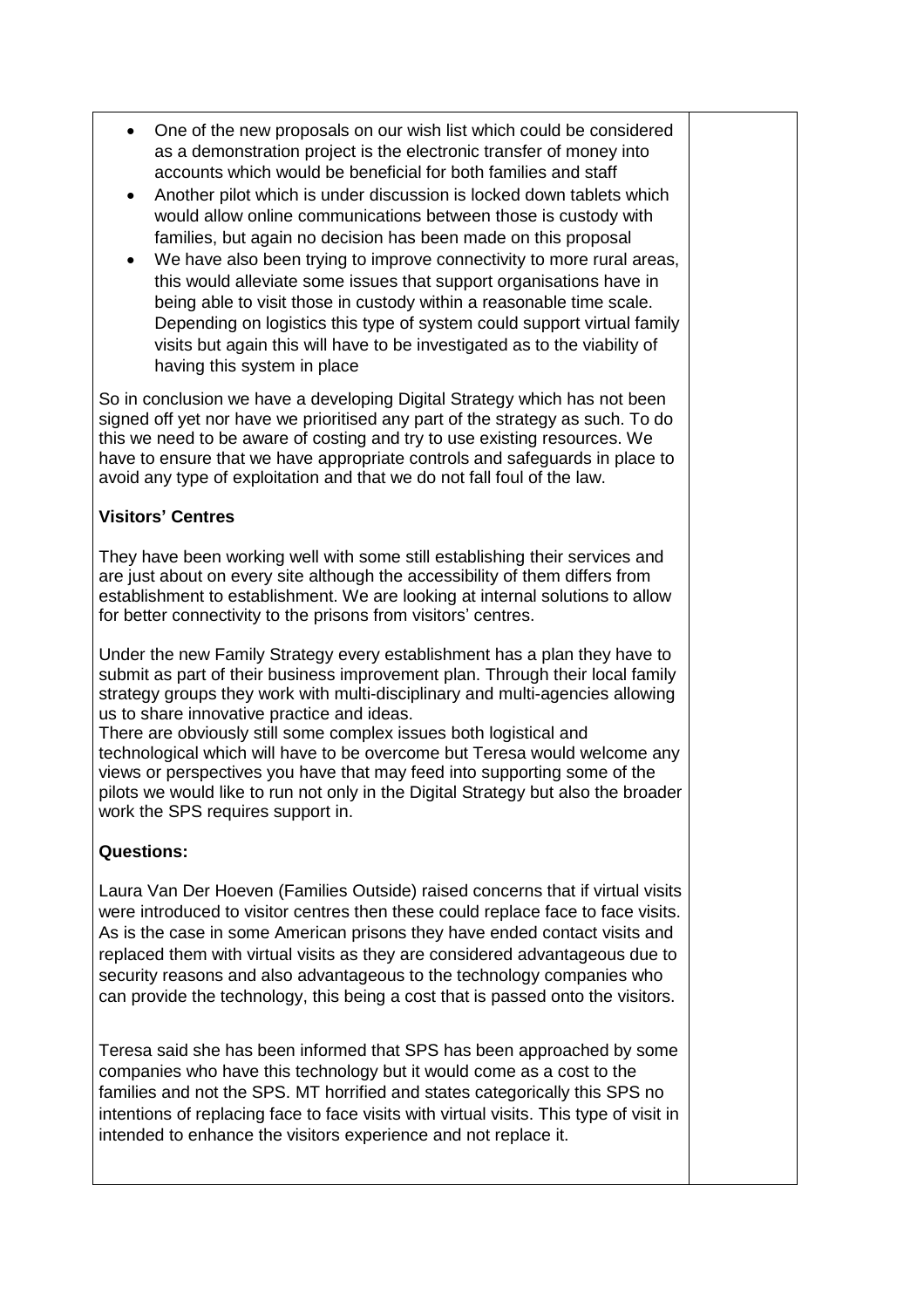Helen Tripp (Apex) agreed that the families that currently use virtual visits use them in addition to face to face visits. The system that has been put in place by SPS is of great quality and really gives you the feel that you are sitting next to the person you are talking to . This system is proving very helpful for families that just cannot face the thought of visiting loved one in the prison environment and this allows them to maintain very regular contact without having to enter the prison itself. This system certainly has its pros and cons but it is proving to be a very successful in her experience.

Teresa said this is really heartening to hear and to know that this type of technology is fit for purpose and be a positive experience and allows options to families who might find prison visits stressful.

Lorraine Gillies (Scottish Community Safety Network) asked about allowing phones in cells – how do we get the public on board with us and how do we create the conditions where we can deliver the solution to what we know is the right thing. Anne Pinkman (Prison Reform Trust) raised the same point: Justice Strategy is very clear about the benefits of family contact. In relation to in cell telephones they are involved in a project which has highlighted the difficulties around using prison phones.

Teresa is aware that in cell phones would allow better communication between families as not dictated by time slots, costs would be less as less people have land lines and privacy for conversations. There has been very negative press coverage from the Daily MaiI affecting public opinion, but if we can provide evidence of the positive side of these issues, then the stronger and louder our voice can be in getting the support we need.

Sheila Gordon (Crossreach) asked whether we have any communication available on existing as well a future technology that we can share to encourage take up. Teresa suggested that using networks and partner agencies to ensure that the message is getting across in the way that it will land well with people who will be involved in using the systems.

Kerry Knox (Families Outside) asked about the message going to the prisons where there is not a contact in place with Apex, is the message not to use any virtual visits or is it to use anything that is available. Teresa said that, due to the fact SPS have been working on the new Digital Strategy we have put a hold on any local initiatives taking place however going forward if there any initiatives that come at minimum costs and resources then we will certainly look at sharing them as good practice.

Lillian Dougan (SPS) commented that we need to ensure that we don't use any of the companies that are offering solutions at no cost to partners or SPS however there will always be a cost implication. We should try to have a coordinated approach to this.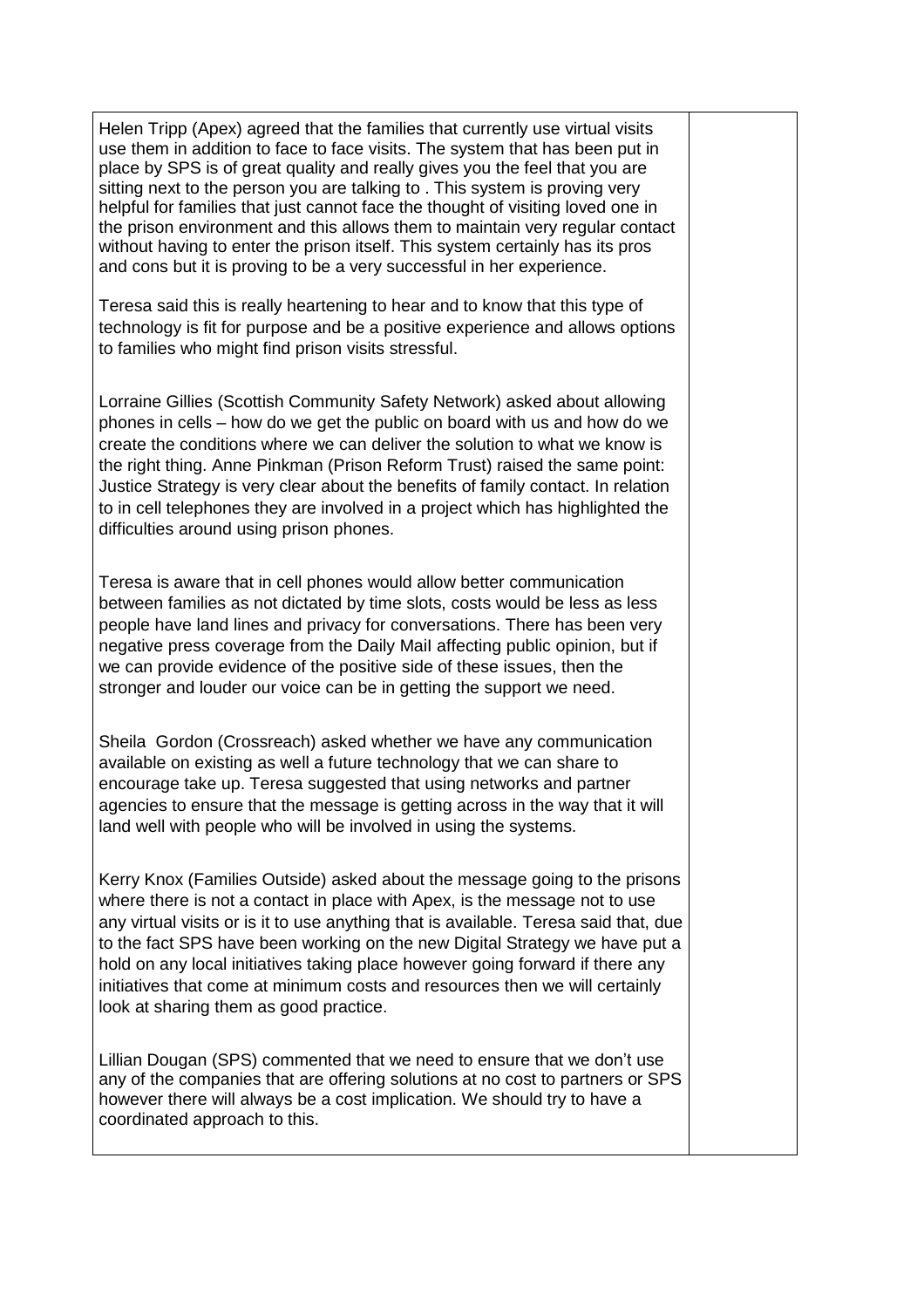Anne Pinkman (Prison Reform Trust) asked whether the SPS could ensure that there will not be any cost implication to families for any new initiatives or solutions that are put in place. Theresa said she would prefer that there would not be any additional cost to families, families already have costs for travelling. I certainly would like to think that we would not introduce something that would provide facilities that would come at a cost and where possible we would prefer not to put families under any more financial pressure than they are at the moment.

Anne noted for the record that the existing Prison Visit Scheme does not meet the cost of traditional visits, it is not a generous scheme and there is no help for families on benefits or low income.

Nancy Loucks (Families Outside) noted Teresa's comment that there is a halt on individual /local innovation until the Digital Strategy report is released so asked when is the Digital Strategy report to be released and whether the development of looking at secure tablets in Inverness had been put on hold. Teresa said that secure tablets are not a local initiative but part of the National Digital Strategy and is considered a pilot programme. If this proves successful and doesn't come at any significant cost it could be piloted at other places and an efficacy of a roll out could be considered.

Teresa did not have a date for the release of the Digital Strategy report. They have been working on it for a year and it is in its final stages so she would anticipate it will come to the Executive Management Group hopefully in the next couple of months - definitely 2018.

Pete White (Positive Prisons) asked to what extent the SPS has been liaising with Community Justice Scotland about plans regarding the new IT approach from the SPS. With regard to the phones in cells he thought it would be a very helpful if CJS were involved in supporting Lorraine's idea of how do we do something about it and combining resources would be a very good thing to do.

Teresa said she could not cannot answer this as she has been working on the periphery and in discussion with them regarding the areas of policies she is involved in but she is not part of the Digital Strategy Group so will take that back and ask the question. There does have to be connectivity between us and Community Justice Scotland to enable us to support people in the community.

Dinah Aitken asked about any thoughts about expanding the strategy so the parents who are in prison could be more active so for example virtually attend family meetings in schools where they would normally not be able to participate. Teresa said they had not got as far as that yet as they are presently thinking of the connectivity more in terms of contact to support the individual in custody. She will however take note of it.

Kerry Knox noted that this has been done before, using video conferencing with schools and social work. Lillian Dougan said this is very dependent on if the systems can talk to each other as not all systems are compatible. The Working Group is in discussion about how they can expand the options for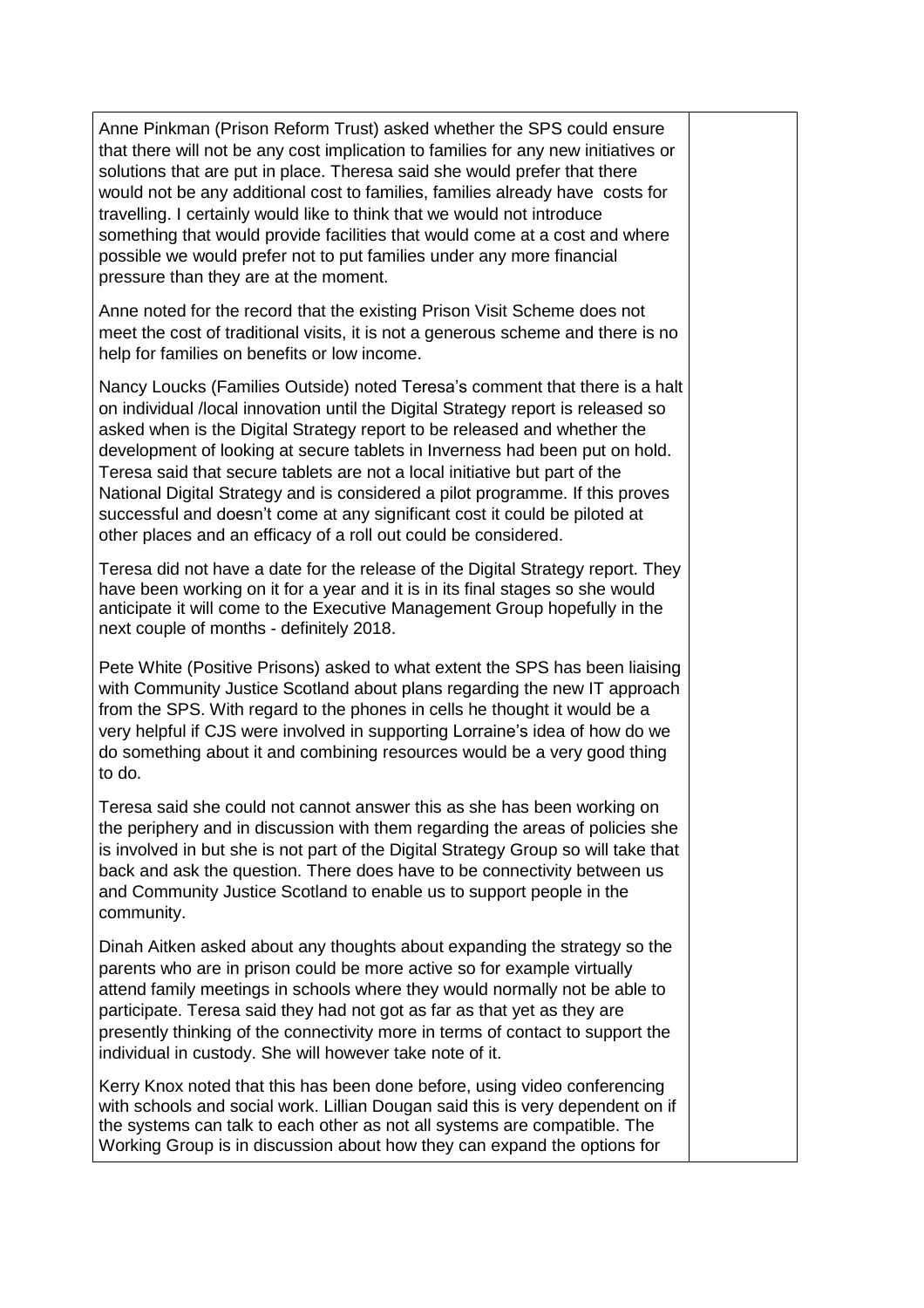| video conferencing. Teresa said that, for children who would benefit from that<br>parental support, it is a very valid point.                                                                                                                                                                                                                                                                                                                                                                                                                                                                                                                           |               |
|---------------------------------------------------------------------------------------------------------------------------------------------------------------------------------------------------------------------------------------------------------------------------------------------------------------------------------------------------------------------------------------------------------------------------------------------------------------------------------------------------------------------------------------------------------------------------------------------------------------------------------------------------------|---------------|
| Lillian suggested that it would be a good idea to hear how some of the<br>partners could help on ideas of how to deliver secure and safe environments<br>where virtual visits take place and how the SPS can achieve that to help<br>avoid any bad publicity. One comment was that it is quite easy to do,<br>checking ID and watching the visit to ensure that nothing untoward is<br>happening. Lillian appreciated that it does happen at the moment but going<br>forward in order to achieve this it relies on finding community partners who<br>will support us or finding the finances to pay for it.                                             |               |
| Kerry Knox commented that it is really important for young people to access<br>to virtual visits, Face Time for example, as it is a more natural way of<br>communicating for young people. If we were looking virtual visits then<br>schools may come on board with this as they would see the benefits of<br>interaction between a parent and child.                                                                                                                                                                                                                                                                                                   |               |
| Laura Van Der Hoeven noted with regard to room or in cell solutions that<br>these needed to be within the scope of the new digital strategy in light of the<br>adverse reaction to the 'Daily Mail test'. Teresa said there is an ambition that<br>they would move towards that, and there is the capacity in some of the newer<br>establishments to do that but again it will be about cost and resource<br>affordability and looking at whether or not there are other solutions that are<br>not so resource intensive. This would allow them to open it up to the wider<br>population as they don't want other establishments to feel disadvantaged. |               |
|                                                                                                                                                                                                                                                                                                                                                                                                                                                                                                                                                                                                                                                         |               |
| <b>AOB</b>                                                                                                                                                                                                                                                                                                                                                                                                                                                                                                                                                                                                                                              | <b>Action</b> |
| Greater Glasgow & Clyde NHS will be launching they findings on the<br>research by the NHS commissioned in relation to the experience of the<br>children of a parent in the Justice System. The event on 15 May and is aimed<br>at practitioners and the event on 22 May is aimed at managers and<br>supervisors. If anyone is interested in attending please contact Nancy for<br>details.                                                                                                                                                                                                                                                              |               |
| The Children of Prisoners Europe (COPE) conference is on Friday 8th<br>June in Manchester and will look at the progress being made with children of<br>parents that are in the justice system and the future role of technology in<br>supporting child/parent relationships.                                                                                                                                                                                                                                                                                                                                                                            |               |
| National Prison Visitors Centre conference - 20th June 2018 will be held<br>at SPS College Polmont and registration for the event is on Eventbrite. The<br>title for the conference is Supporting Prisoners' Families Conference 2018.<br><b>Speakers:</b><br>Citizens Theatre Family Sentence project<br>$\bullet$<br>Michael Mathieson - Cabinet Secretary for Justice<br>$\bullet$<br>Colin McConnell - CEO Scottish Prison Service<br>$\bullet$<br>Tim Lloyd - Head of the APVU                                                                                                                                                                     |               |